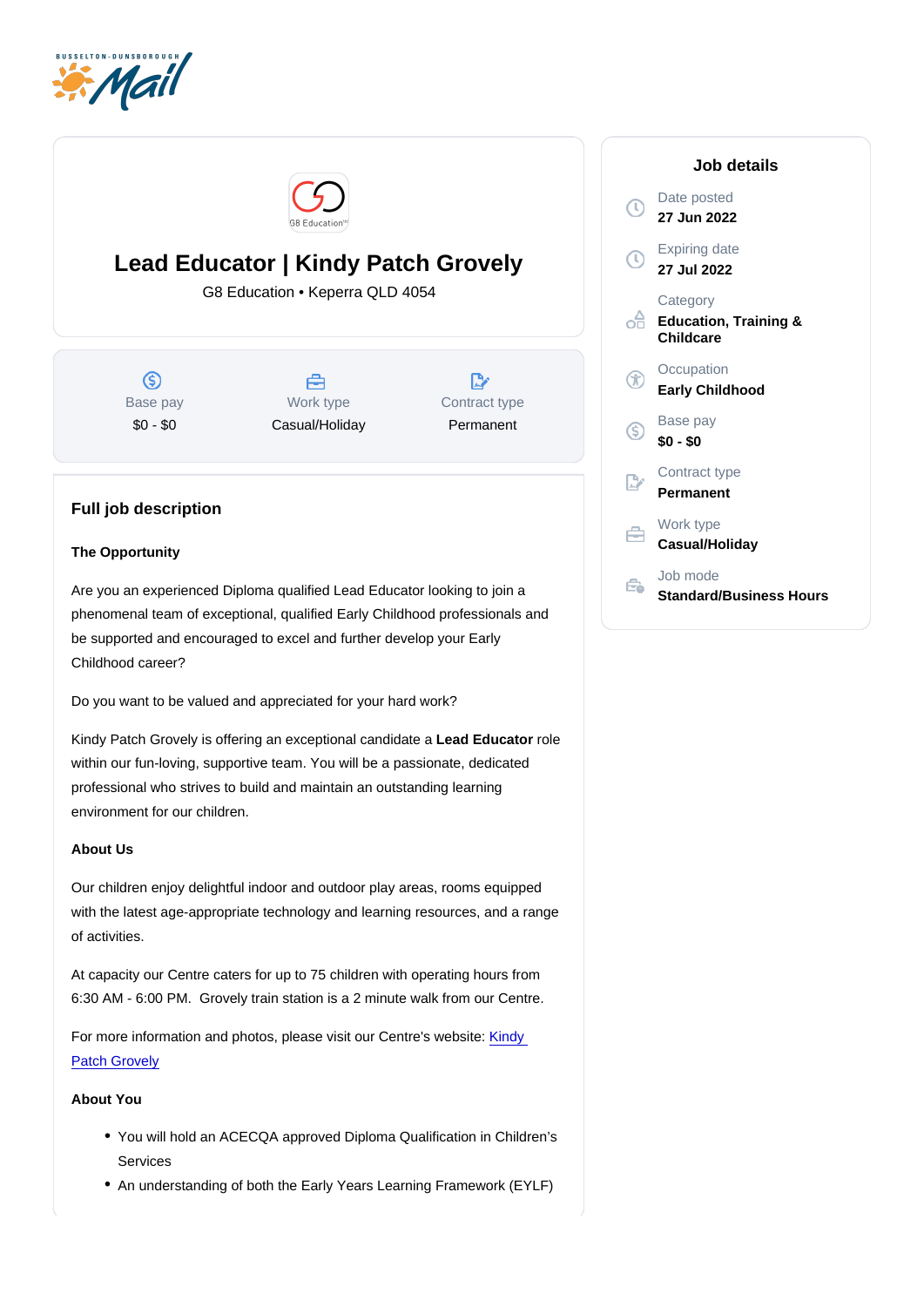and National Quality Standards (NQS)

- Proven Educator experience within an Early childhood service (working with children 0-5 years)
- Excellent verbal and written communication skills
- A current Blue Card
- First Aid certificate

You will also share our commitment and passion for bringing learning to life, inspiring the children in our care to reach their full potential.

#### The Benefits

With more than 450 early learning centres nationwide, G8 Education has the resources to reward your dedication with generous benefits and opportunities to grow:

- Access a 50% discount on early education and childcare fees at any G8 Education Centre, and a 25% discount for your family members
- Opportunities to advance your career within G8's network of 450+ centres
- Access to G8's Online Learning Lounge with more than 70 hours of professional development
- Counselling for team members and their families through Employee Assistance Program (EAP)
- Exclusive access to The Playground G8's benefits platform, with access to 350+ retailers
- Uniforms provided
- Access to health and wellness programs

How to APPLY

Please click through to the application form.

If you are interested or would like to find out more, apply now or contact the team at [recruitmentsupport@g8education.edu.au](mailto:recruitmentsupport@g8education.edu.au)

For a comprehensive list of all our locations and vacancies please visit our website [HERE](https://jobs.g8education.edu.au/en/listing/)

G8 Education is a committed advocate for child protection, safety and wellbeing. We have zero tolerance for any form of child abuse or harm. The safety and wellbeing of children will always be our priority and all team members are expected to embrace this shared commitment.

G8 Education is committed to ensuring the health and safety of all who attend the premises that it operates. This includes accepting responsibility to provide, so far as is reasonably practicable, a workplace that is safe and without risk to health for all team members, children and members of the broader community. G8 Education requires all employees to have received both COVID-19 vaccinations (or an approved medical exemption) in line with the state based government vaccination mandates or by 31st January 2022 for support office team members all new employees joining the organisation must also meet this